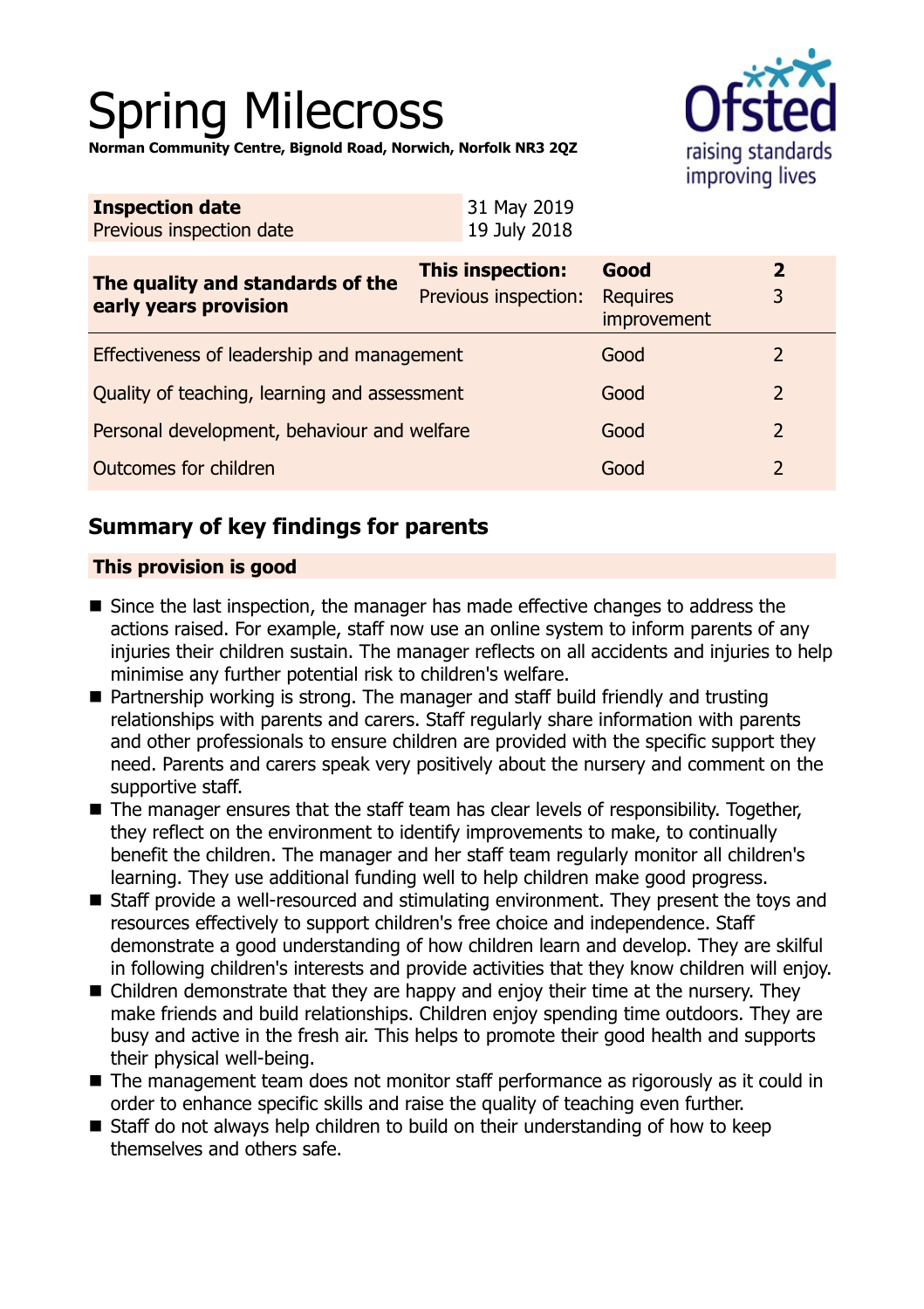# **What the setting needs to do to improve further**

## **To further improve the quality of the early years provision the provider should:**

- monitor staff performance more closely to continue to strengthen and improve on their good practice in order to raise the quality of teaching to the highest level possible
- $\blacksquare$  help children to build on their understanding of the need for safety, to help them consider and manage some risks as they play.

## **Inspection activities**

- $\blacksquare$  The inspector observed the quality of teaching during activities indoors and outdoors and assessed the impact this has on children's learning.
- $\blacksquare$  The inspector spoke with staff and children during the inspection.
- $\blacksquare$  The inspector completed a joint observation of an activity with the manager.
- $\blacksquare$  The inspector held a meeting with the nursery manager and discussed nursery procedures and children's records. She looked at relevant documentation and evidence of the suitability of staff working in the nursery.
- The inspector spoke to parents and children during the inspection and took account of their views.

## **Inspector**

Karen Harris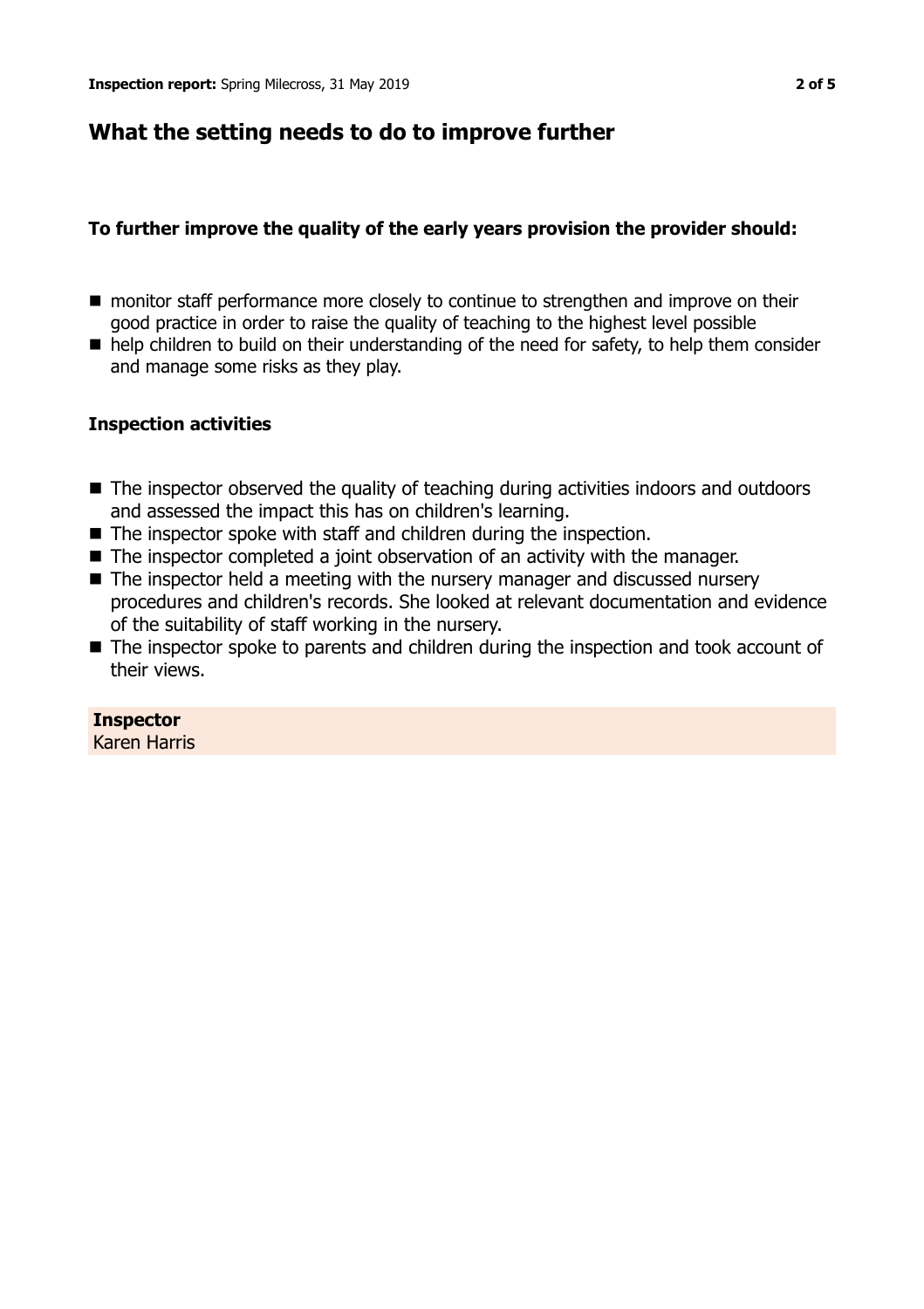# **Inspection findings**

## **Effectiveness of leadership and management is good**

Safeguarding is effective. Staff are confident about their individual responsibilities to keep children safe from harm. They are alert to any signs of abuse or neglect and understand the wider issues surrounding child protection. Staff understand the procedures they must follow if they have any concerns about children's welfare. They engage in discussions at staff meetings to keep safeguarding procedures at the forefront of their knowledge and work with children. The management team follows safe recruitment procedures. Staff complete a thorough induction to help support them in their role. The management team ensures that all staff continue to understand the policies and procedures that help to guide their practice. Staff have opportunities to access training to continue their professional development.

## **Quality of teaching, learning and assessment is good**

Children demonstrate a good level of confidence and curiosity. They make their own play choices and actively explore their surroundings. For instance, children of all ages excitedly participate in water play. Young children explore the water using their hands and feet and older children are eager to watch water flow along guttering. Staff get down to children's level and join in with their play experiences. They interact well and support children to be motivated to play and learn. Older children communicate well with others. They confidently engage in conversations about their lives outside of nursery. Staff get to know the children well and talk confidently about their interests and stage of development. They plan appropriately for the next steps in children's learning. This contributes to the good progress children make.

#### **Personal development, behaviour and welfare are good**

Staff manage children's move from home to nursery and from one room to the next well, to meet the individual needs of children and parents. Children build secure attachments to staff. Familiar and friendly staff reassure babies and toddlers. Staff supervise children well and communicate effectively with each other. Children learn to be independent. For instance, toddlers are keen to put on trousers and wellington boots. Staff provide children with support when they run into difficulty and praise them for their efforts. Children follow good hygiene routines. They experience sociable mealtimes as they sit alongside their peers and staff. Healthy eating is promoted well. Staff are aware of children's special dietary requirements and ensure that they serve food safely.

#### **Outcomes for children are good**

All children progress consistently well in their learning. They develop a good foundation for future learning in readiness for starting school. Children learn to listen to adults. They have opportunities to count during daily routines. Children of all ages have regular access to resources to stimulate their early writing skills. Older children pay attention to detail as they make marks with increasing control. They choose to write their names independently and form some clearly recognisable letters. Two-year-old children grow steadily in confidence. They cope well with the changes during school holidays and demonstrate an eagerness to explore the environment. Children show a keen interest in books. They access them independently and enjoy listening to stories read by staff.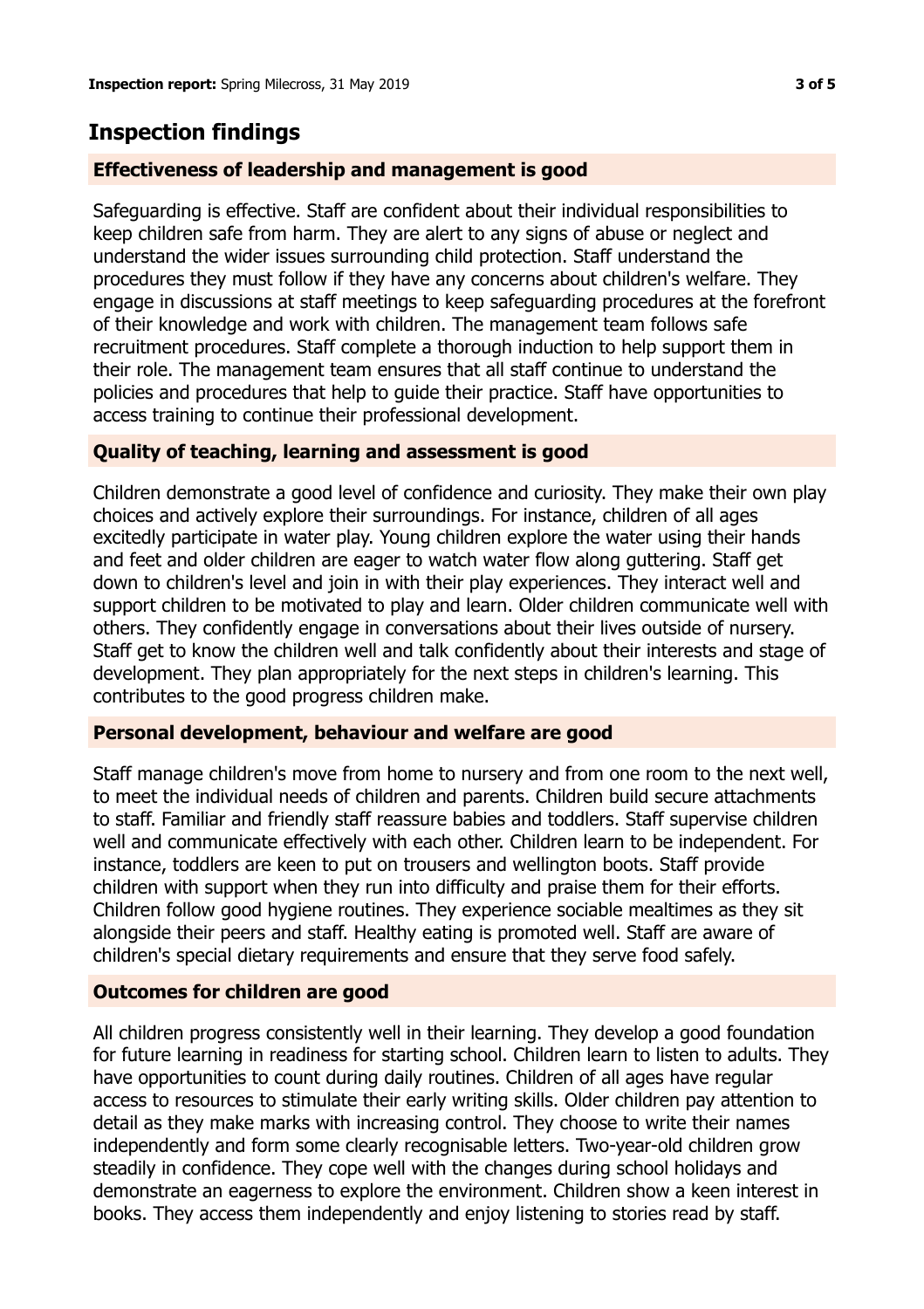## **Setting details**

| Unique reference number                             | EY550381                             |
|-----------------------------------------------------|--------------------------------------|
| <b>Local authority</b>                              | <b>Norfolk</b>                       |
| <b>Inspection number</b>                            | 10091557                             |
| <b>Type of provision</b>                            | Childcare on non-domestic premises   |
| <b>Registers</b>                                    | Early Years Register                 |
| Day care type                                       | Full day care                        |
| Age range of children                               | $0 - 4$                              |
| <b>Total number of places</b>                       | 64                                   |
| Number of children on roll                          | 118                                  |
| <b>Name of registered person</b>                    | Action For Children Developments Ltd |
| <b>Registered person unique</b><br>reference number | RP539433                             |
| Date of previous inspection                         | 19 July 2018                         |
| <b>Telephone number</b>                             | 01603 213294                         |

Spring Milecross registered in 2017. The nursery employs 18 members of childcare staff. All staff hold appropriate early years qualifications at level 2 or above, including the nursery manager who has early years professional status. The nursery opens from Monday to Friday for 51 weeks of the year. Sessions are from 8am until 6pm. The nursery provides funded early education for two-, three- and four-year-old children.

This inspection was carried out by Ofsted under sections 49 and 50 of the Childcare Act 2006 on the quality and standards of provision that is registered on the Early Years Register. The registered person must ensure that this provision complies with the statutory framework for children's learning, development and care, known as the early years foundation stage.

Any complaints about the inspection or the report should be made following the procedures set out in the quidance *Complaints procedure: raising concerns and making* complaints about Ofsted, which is available from Ofsted's website: www.ofsted.gov.uk. If you would like Ofsted to send you a copy of the guidance, please telephone 0300 123 4234, or email [enquiries@ofsted.gov.uk.](mailto:enquiries@ofsted.gov.uk)